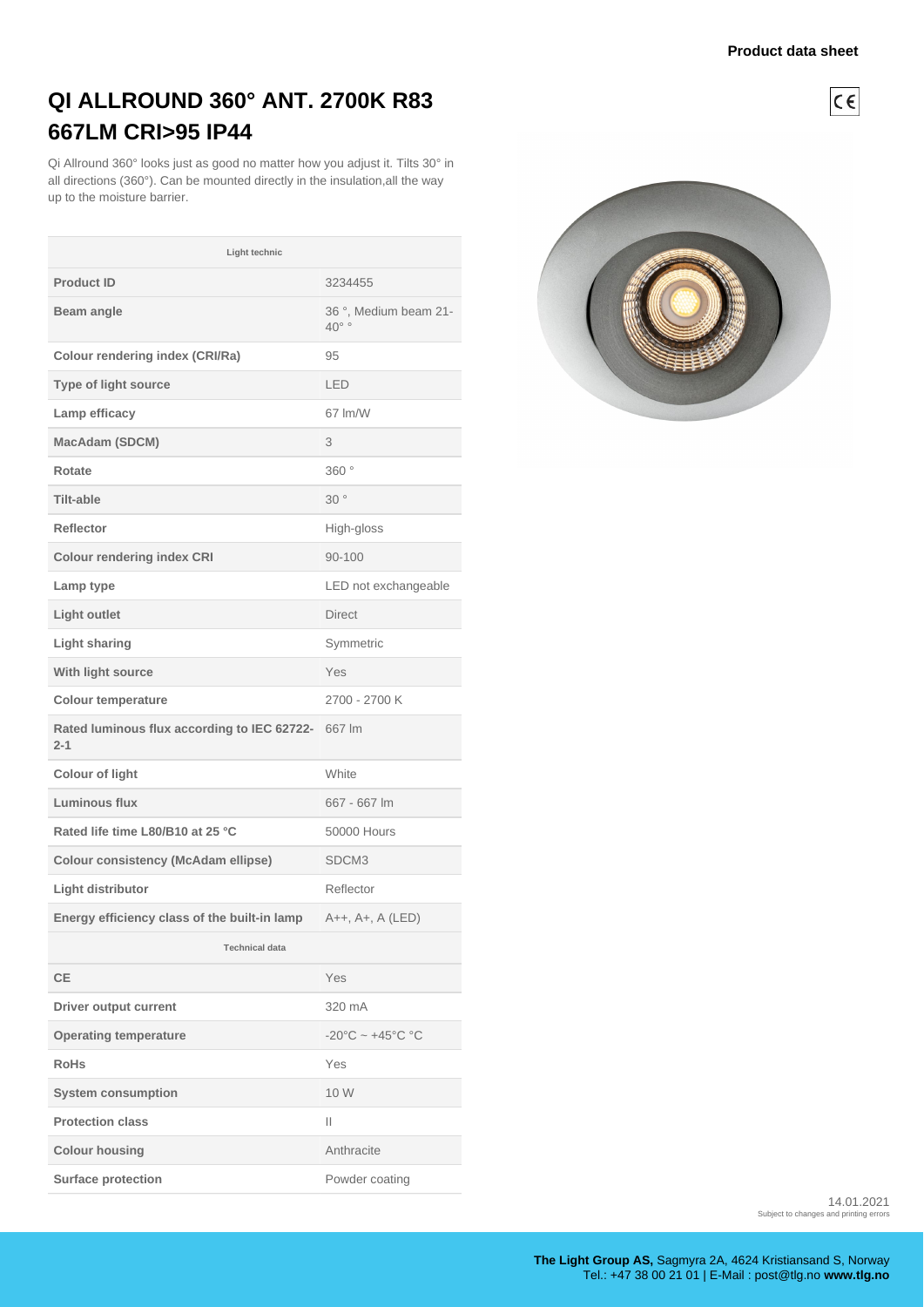| Type of control gear                                    | Electronic transformer         |  |
|---------------------------------------------------------|--------------------------------|--|
| <b>Material housing</b>                                 | Aluminium                      |  |
| <b>Material cover</b>                                   | Glass transparent              |  |
| Degree of protection (IP)                               | IP44                           |  |
| Luminaire with limited surface temperature,<br>sign "D" | Yes                            |  |
| <b>Control gear included</b>                            | Yes                            |  |
| Max. system power                                       | 10 W                           |  |
| Adjustability                                           | Rotating and swivelling        |  |
| Dimming phase cut-off                                   | Yes                            |  |
| Dimming depending on control gear                       | Yes                            |  |
| Power factor                                            | 0.95                           |  |
| Dimming method                                          | Trailing edge                  |  |
| Input                                                   |                                |  |
| <b>Electrical connection (Input)</b>                    | L'L'N'N quick<br>connection    |  |
| Voltage type                                            | AC/DC                          |  |
| Nominal voltage                                         | $200 - 240V$                   |  |
| Output                                                  |                                |  |
| <b>LED nominal current at constant current</b>          | 230 - 230 mA                   |  |
| Installation                                            |                                |  |
| Height/depth                                            | 86 mm                          |  |
| <b>Built-in width</b>                                   | 83 mm                          |  |
| Built-in height/depth                                   | 40 mm                          |  |
| Length                                                  | 96 mm                          |  |
| Width                                                   | 96 mm                          |  |
| Can be installed directly into the insulation           | Yes                            |  |
| <b>Type of installation</b>                             | Recessed                       |  |
| <b>Outer diameter</b>                                   | 96 mm                          |  |
| <b>Conductor cross section</b>                          | $1.5$ mm $2$                   |  |
| <b>Connection type</b>                                  | Plug clamp                     |  |
| <b>Built-in diameter</b>                                | 83 mm                          |  |
| Suitable for suspended mounting                         | No                             |  |
| Number of poles                                         | $\overline{2}$                 |  |
| Suitable for wall mounting                              | <b>No</b>                      |  |
| Suitable for built-in mounting                          | Yes                            |  |
| Type of wiring                                          | Suitable for through<br>wiring |  |
| Suitable for ceiling mounting                           | Yes                            |  |
| logistics data                                          |                                |  |
| <b>Brand</b>                                            | Quick Install                  |  |

14.01.2021 Subject to changes and printing errors